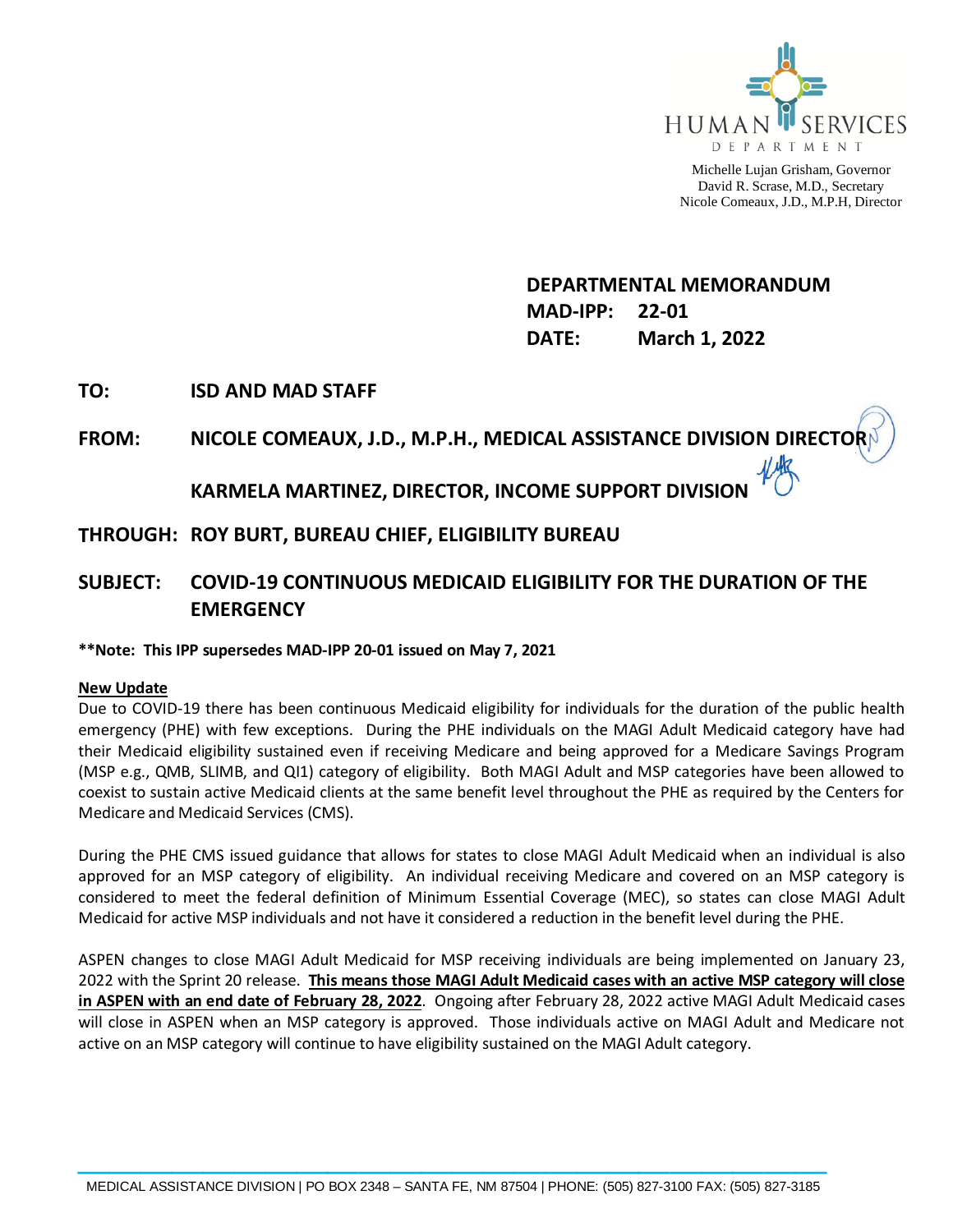Another ASPEN change being implemented on January 23, 2022 is allowing individuals on the MAGI Pregnancy-Related Services Medicaid category to transition to MAGI Adult if past their two-month postpartum period and are eligible for the MAGI Adult category. Those individuals not eligible for MAGI Adult will remain in MAGI Pregnancy-Related Medicaid. **The transition from MAGI Pregnancy-Related Services to the MAGI Adult category will occur with an effective date of March 01, 2022**.

#### **\*\* Note: Original IPP 20-01 text below is still valid except for the new update cited above.**

On March 18, 2020 the Families First Coronavirus Response Act (FFCRA) was signed into law. One of the requirements of FFCRA is that Medicaid eligibility be maintained from March 18, 2020 through the duration of the emergency. This continuous eligibility requirement applies to all Medicaid eligibility categories with three exceptions: recipients requesting closure, deceased recipients, and recipients who no longer reside in New Mexico. There is also a requirement that recipients maintain their same level of Medicaid coverage for the duration of the emergency.

An ASPEN change was implemented on April 26, 2020 to reopen and sustain the Medicaid eligibility for April 30, 2020 closures and any ongoing closures. The continuous Medicaid eligibility requirement applies to active Medicaid recipients and does not apply to new applicants who must continue to meet the eligibility requirements. However, once Medicaid is approved for any months, the continuous eligibility requirements apply.

The following are some of the highlighted changes that apply to Medicaid for the duration of the emergency:

#### **MAGI Categories of eligibility (COEs):**

Continuous eligibility applies to all MAGI categories of eligibility (COEs). A child who is turning age 19 and aging out of MAGI Children can transition to the MAGI Adult category. However, if not eligible for MAGI Adult, the child will remain on the MAGI Children category for the duration of the emergency. A newborn not eligible to transition to MAGI Children will remain on the newborn category.

An adult who is turning age 65 will remain on the MAGI Adult category if not eligible for another full coverage Medicaid category. A MAGI Adult individual either aging out or receiving Medicare will continue to be covered on the MAGI Adult category. In order to pay their Medicare Part B premiums, individuals with Medicare who remain on MAGI Adult can be approved for a Medicare Savings Program (MSP e.g. QMB, SLIMB, and QI1) simultaneously and will show both categories approved in ASPEN. **Note: Per the new update MAGI Adult Medicaid will close when an MSP category is approved.**

An individual over income for MAGI Parent currently transitions to either MAGI Adult or directly to a Transitional Medical Assistance (TMA) category during his/her twelve-month TMA period. The transition in categories is allowed during the emergency. An individual whose twelve-month TMA period is expiring will maintain coverage either on MAGI Adult or a TMA category.

A recipient on MAGI Pregnancy Services will remain on this category past the two-month postpartum period if not eligible for MAGI Adult or another full coverage Medicaid category. The recipient will not transition to family planning as that is a limited coverage Medicaid category.

#### **Medicare Savings Program COEs:**

A QMB recipient cannot transition to a SLIMB or QI1 category for the duration of the emergency because that would be a lesser benefit. Conversely, a SLIMB or QI1 recipient can transition to QMB, if eligible, as QMB is better coverage.